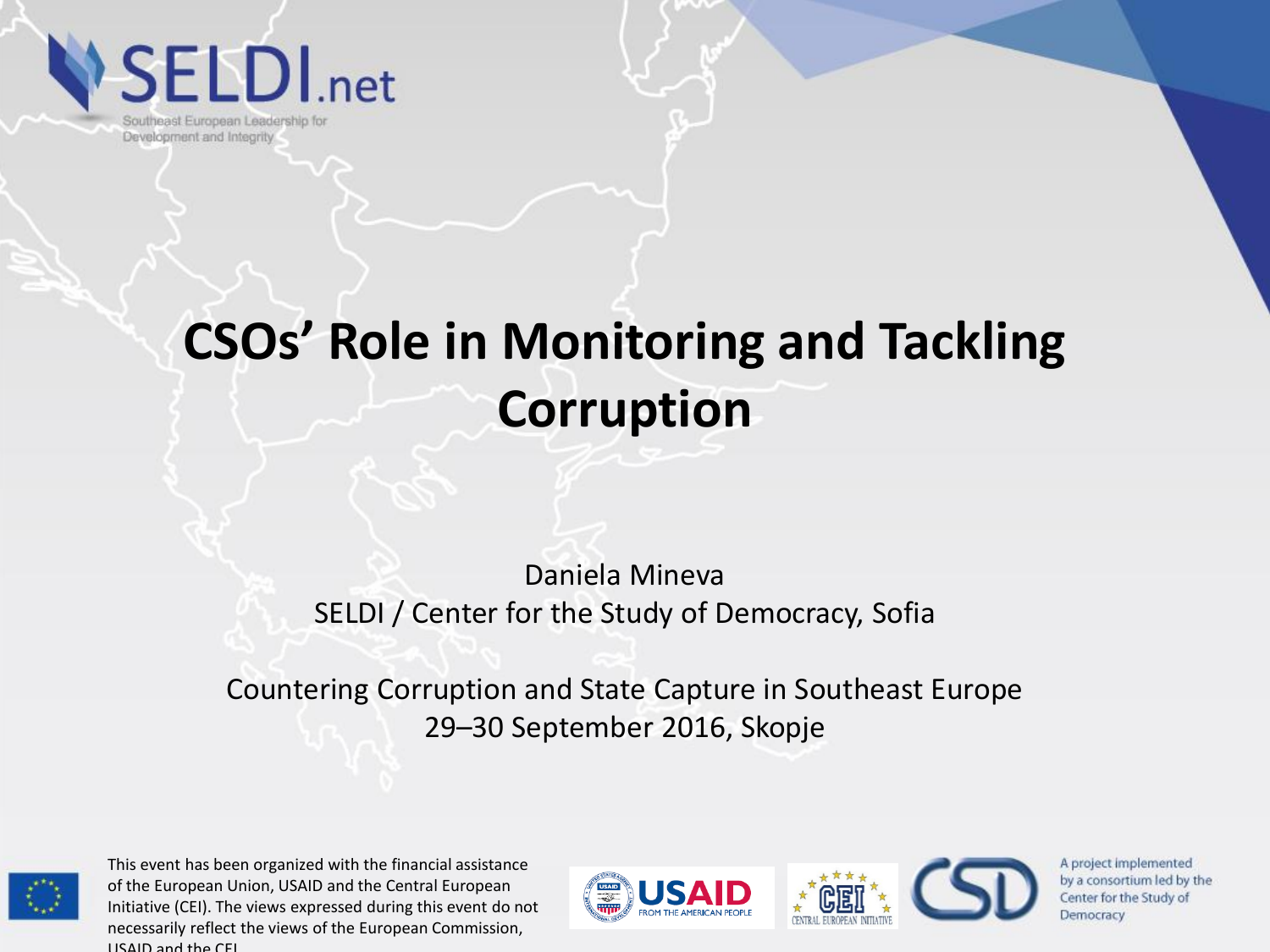### **Effects from the CSOs' monitoring**

- Transparency (open data)
- Accountability for promises made
- Responsibility from the government
- The monitoring and control improve the quality of public policies
- It allows wider participation
- Instrument for agreement between all stakeholders
- Supports the building of strategic vision







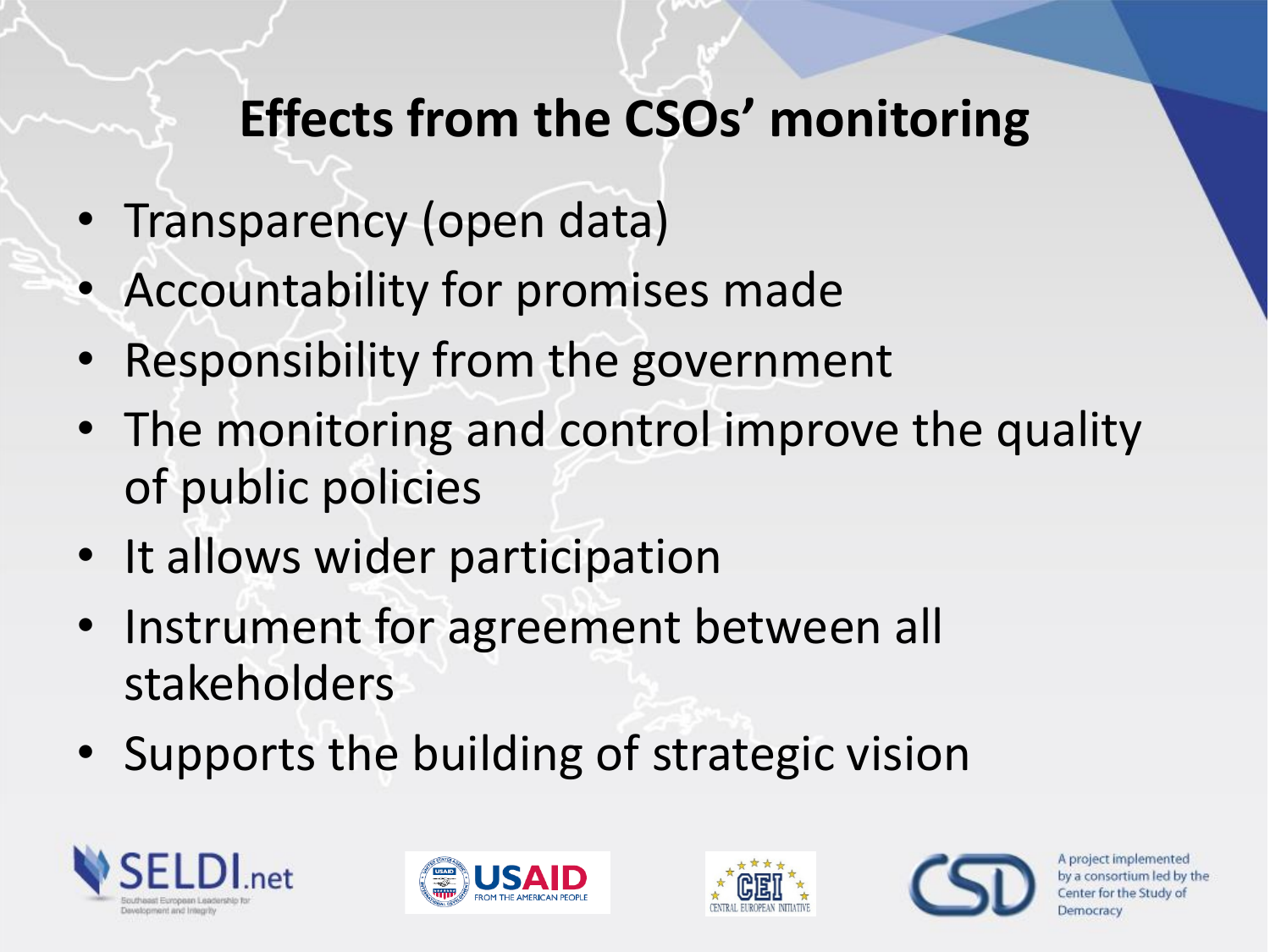# **CSOs' role: Monitoring anticorruption policies and legislation at all levels**

#### Macro level policies

Principles of governance [Monitored by CSOs' analysis \(e.g. SELDI](http://rai-see.org/wp-content/uploads/2015/05/Methodology_on_Monitoring_2015.pdf)  CMS; RAI's methodology, etc.)

#### National policies

Standards for operation of the administration and strategies

#### Monitored by CSOs' analysis (e.g. SELDI CMS; CSD's indicators for evaluation of Anti-Corruption Strategies)

#### Policies/measures at public organization level

General and specific rules for operation in concrete insituations

Monitored by CSOs' analysis of the anticorruption procedure at organizational level (e.g. CSD's MACPI tool)



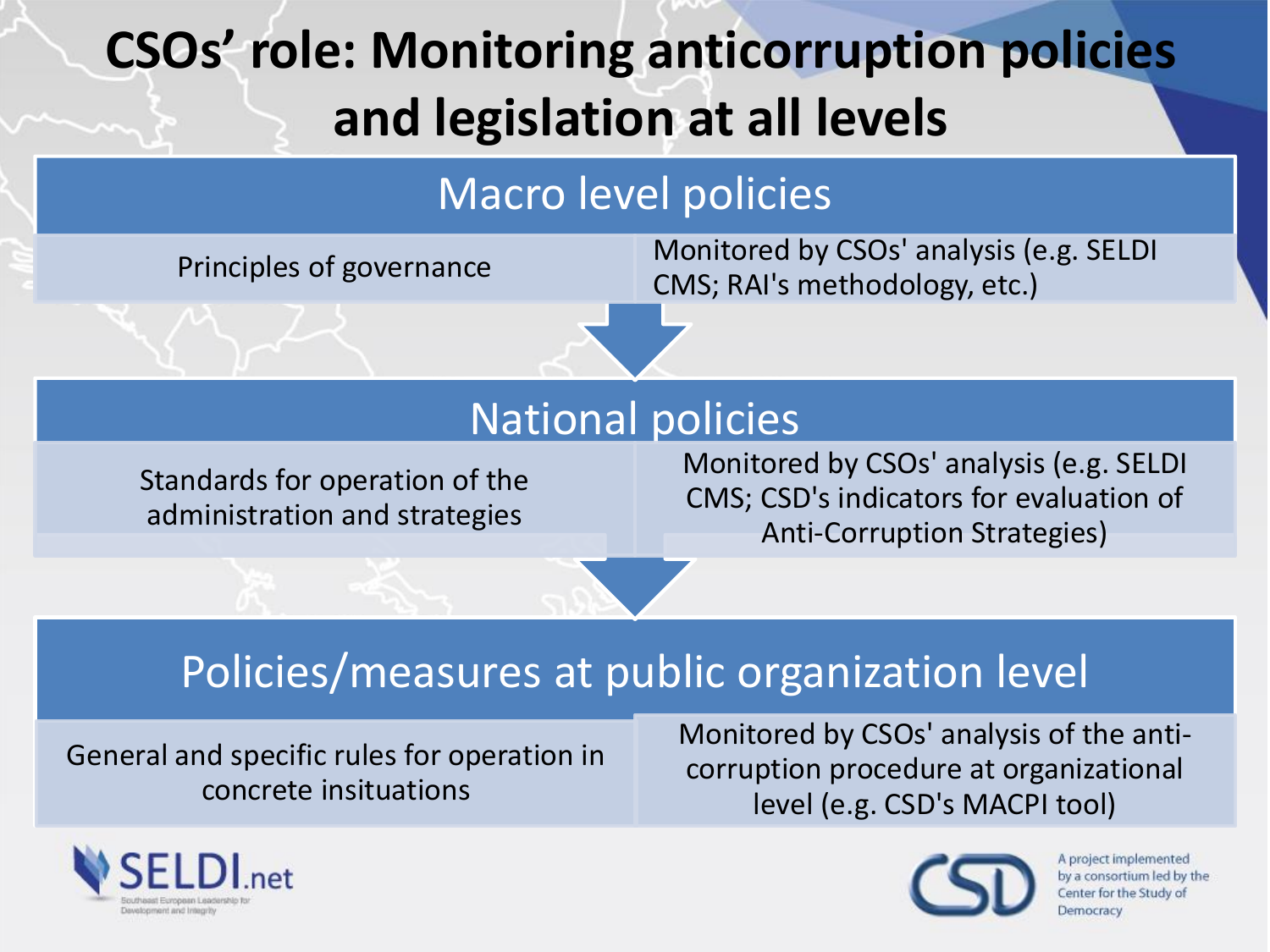### **CSOs' challenges**

- inadequate human resources;
- financial weakness;
- poor management and strategic planning;
- lack of information on national policies;
- low levels of analytical capacity;
- low levels of knowledge on using technical instruments useful for monitoring and/or analysis;
- weak public and constituency support;
- ineffective and unsustainable networks;
- lack of recognition by the public institutions;
- risk of capture.







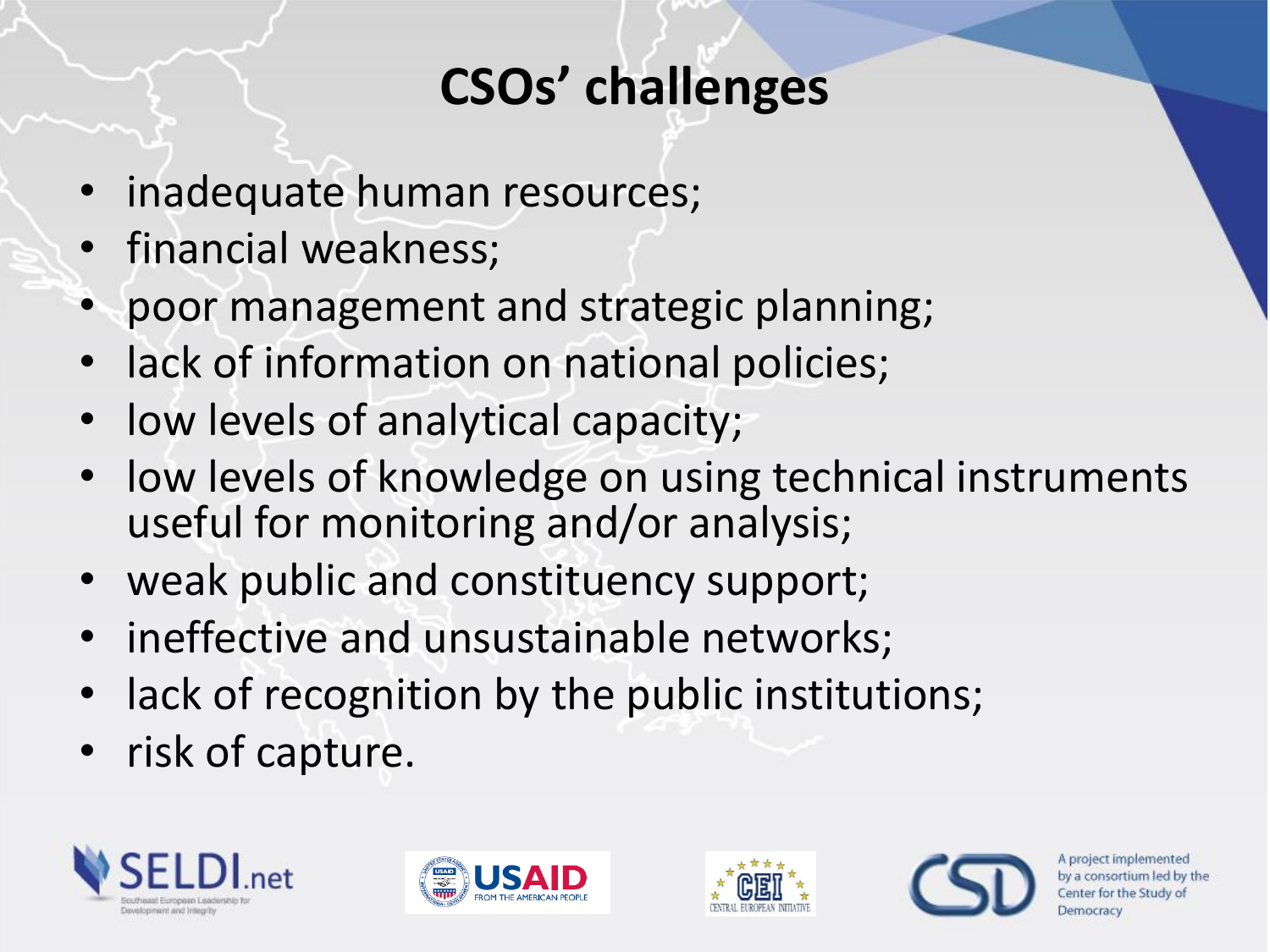### **The CSO capture: exploiting the vulnerabilities of the non-profit sector**

ineffective compliance with financial regulations low level of self-regulation and coordination of efforts

absence of mandatory

transparency procedures



lack of an

auditing

culture





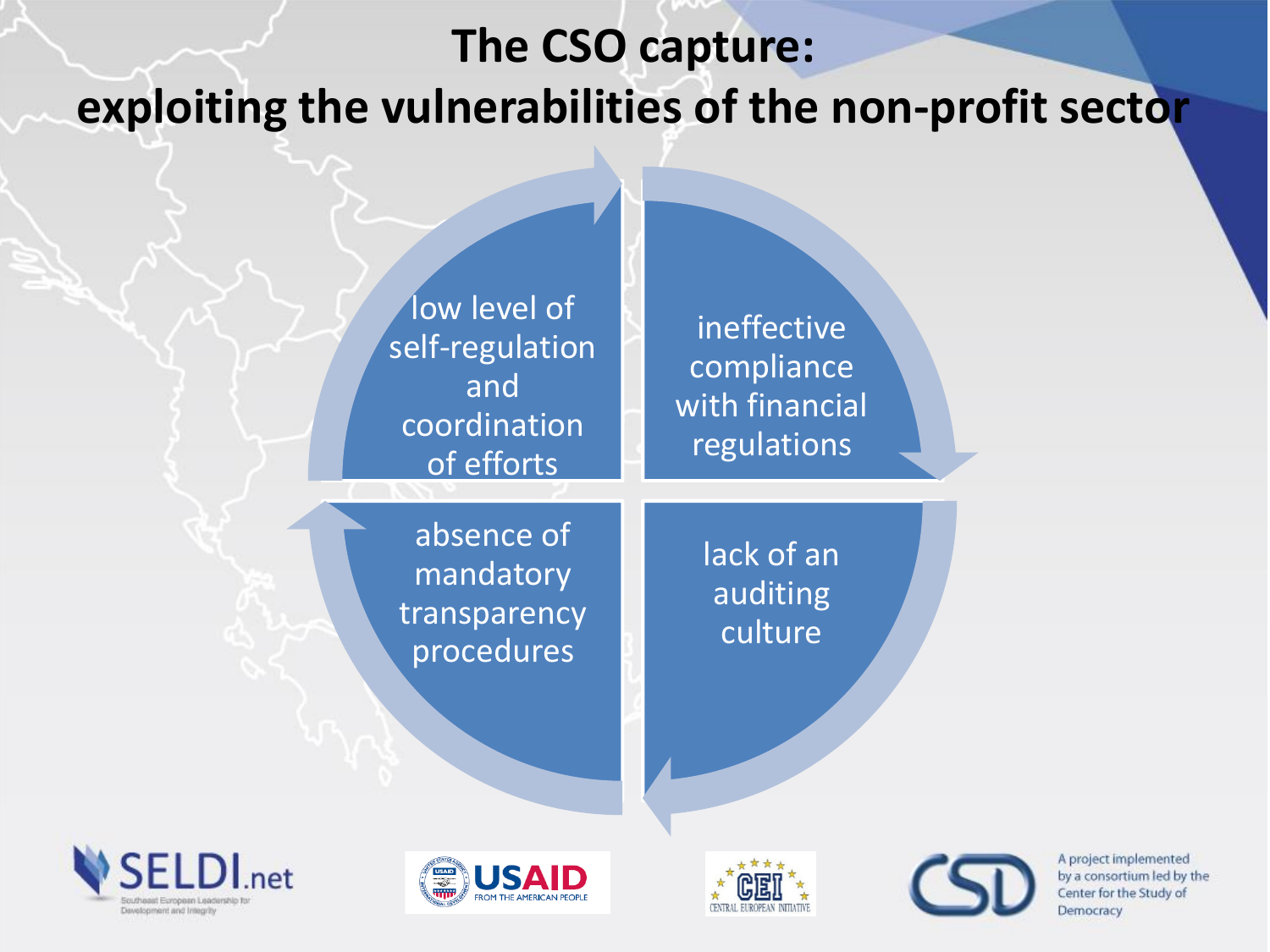### **Enhancing CSOs capacity to tackle corruption**

- Identifying and collaborating with CSOs and policymakers: (a) institutional development; (b) organisational development; (c) initiating a 'quick scan' for potential partners. [\(http://www.againstcorruption.eu/?post\\_type=projects](http://www.againstcorruption.eu/?post_type=projects) or [http://www.againstcorruption.eu/anti-corruption-projects/anti\\_corruption\\_toolbox/](http://www.againstcorruption.eu/anti-corruption-projects/anti_corruption_toolbox/)
- Increasing transparency, accountability and legitimacy (be in touch with *Transparify*). Challenges: absence of mandatory transparency procedures; ineffective compliance with financial regulations; lack of an auditing culture; low level of self-regulation and coordination of efforts.
- Synergies and collaboration between CSOs: use 'chains of influence' and the general public getting the message across; use joint networking, lobbying, campaigning (visuals), education and awareness raising
- Working with investigative journalists and having a successful social media presence: share powerful but short quotes or relevant statistics; capture the right moment to present new information







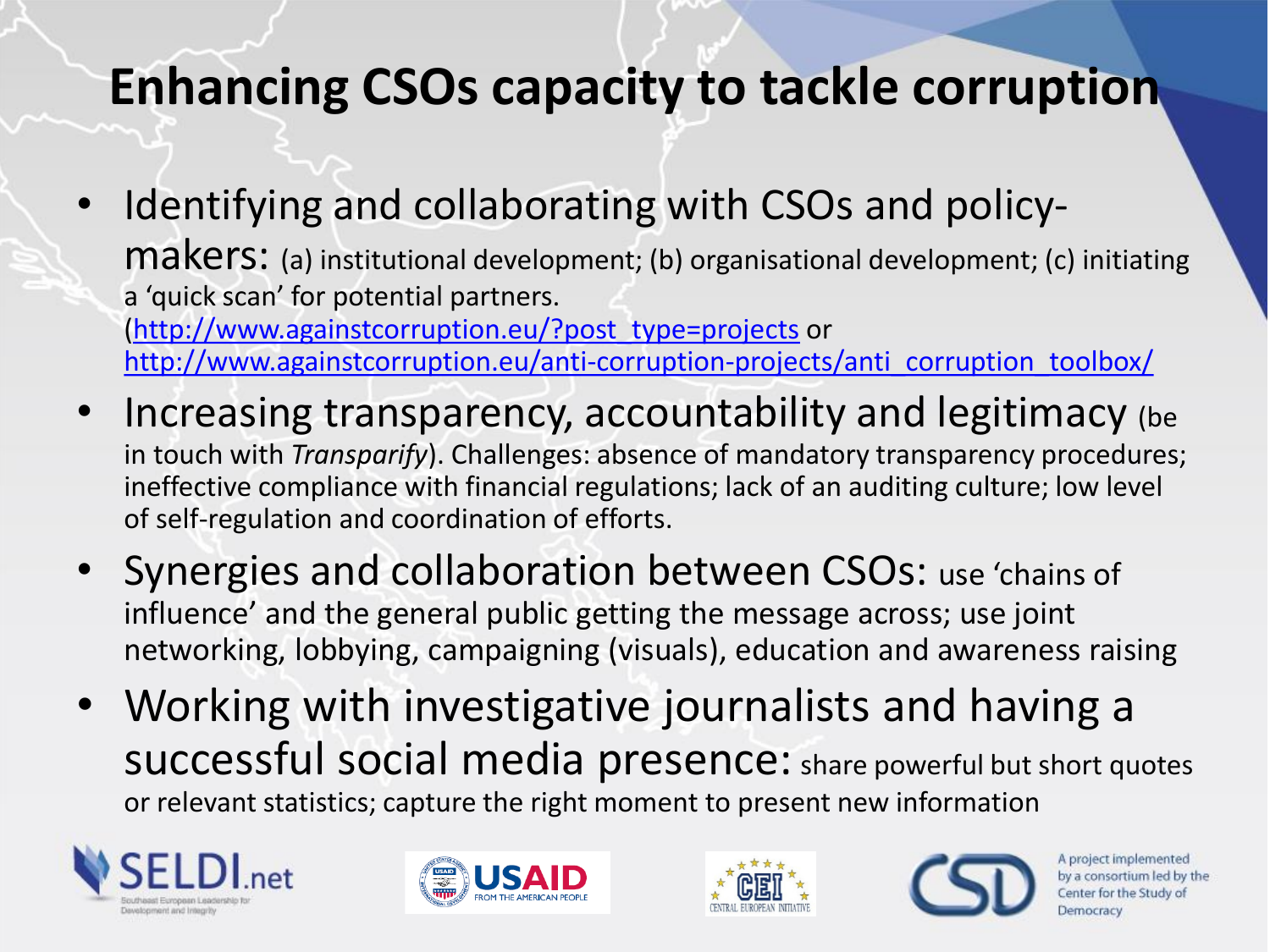### **Involvement with international and European initiatives**

CSOs can:

- contribute by sending recommendations and comments to the EU accession process reports (chapters 23 and 24)
- perform monitoring of the implementation process of the United Nations Convention against Corruption – UNCAC [\(see Using the UN Convention against Corruption to](http://uncaccoalition.org/resources/uncac-guide/uncac-advance-anti-corruption-efforts-guide-en.pdf) Advance Anti-corruption Efforts: A Guide).
- join the initiatives under the Governance Pillar of the [SEE2020 Strategy](http://www.rcc.int/pages/62/south-east-europe-2020-strategy)
- work with other international stakeholders active in the region, such as UNODC, UNDP, OSCE (Organization for Security and Co-operation in Europe), etc.







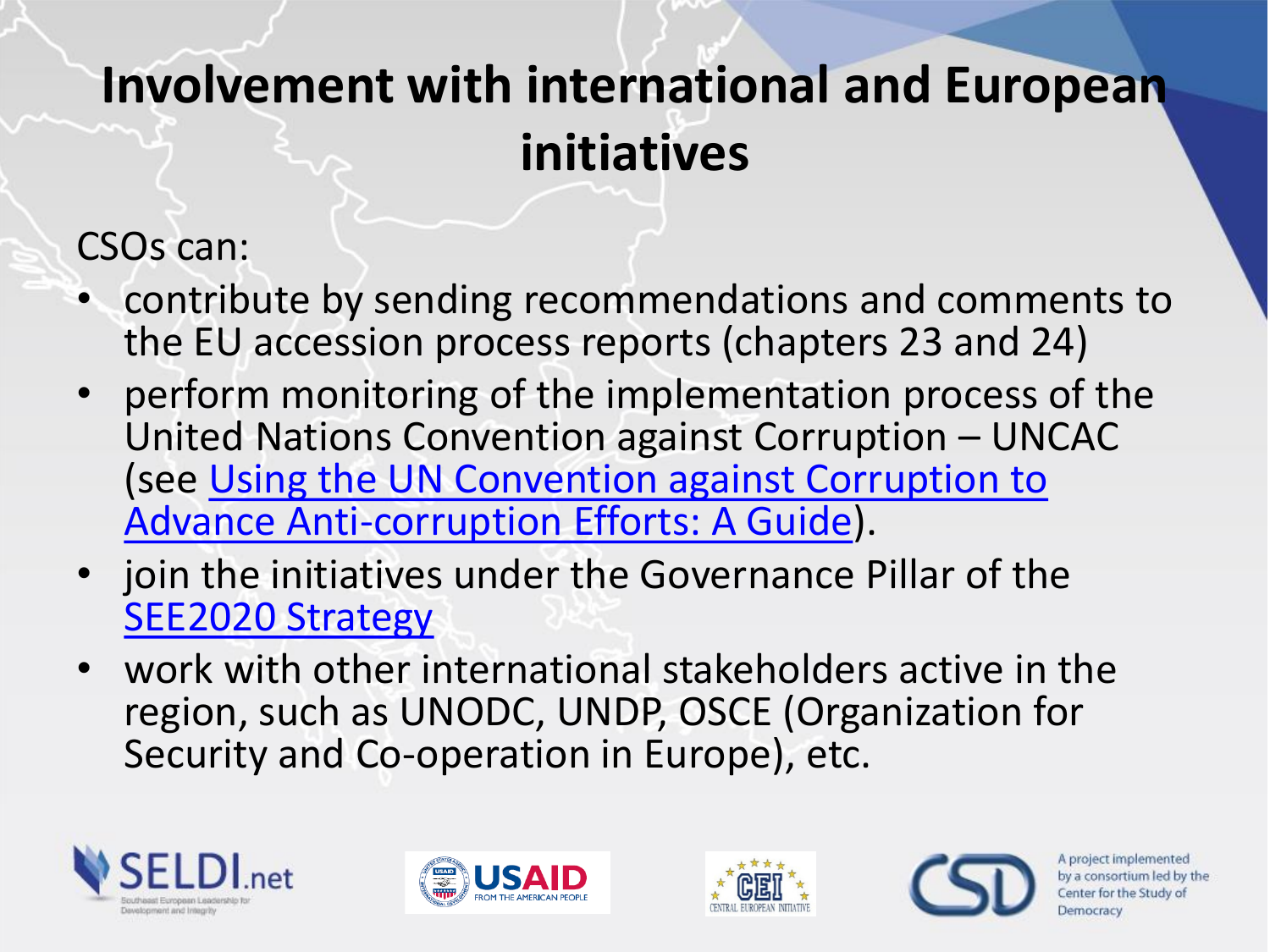### **Assessment of the public policies**

- **Assessment of the process and its content**  does the AC programme/strategy functions as planned?
- **Cost-benefit analysis** efficiency of the AC measures and recommendations for better alternatives
- Assessment of the results quality; unexpected effects
- **Impact assessment**  if the programme did not exist?
- **Social analysis** of the concerned groups







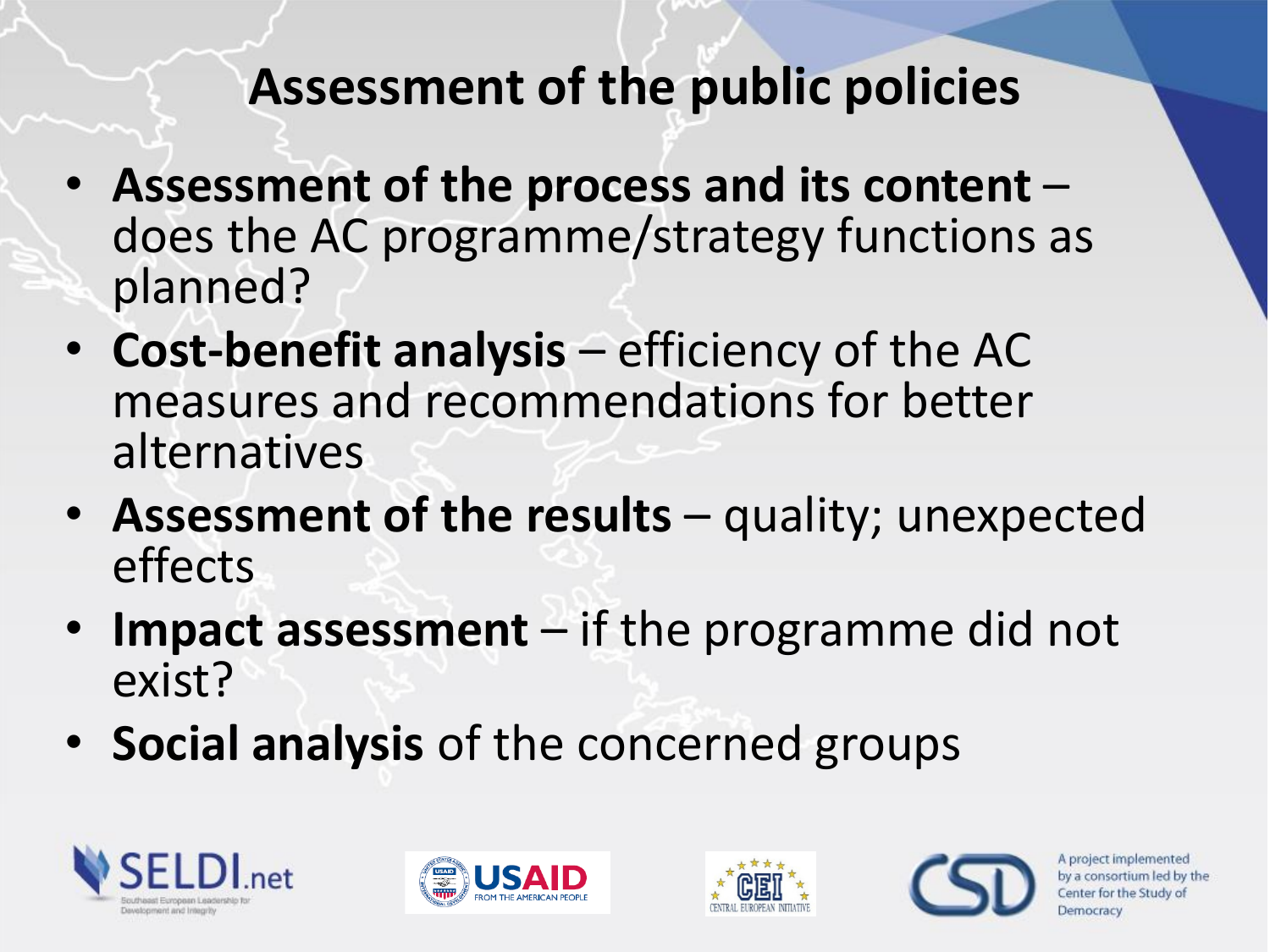# **Make a "Business" Plan**

- **1. Target groups (customers / beneficiaries of the anticorruption initiatives' products and services)**
- Government bodies CSOs and associations Researchers and their respective educational institutions Businesses and the private sector

Future/Prospective products **2. Product description SELDI CMS, surveys, reports,** specific analysis, -e.g. measuring the corruption risks at individual institution's policy recommendations, forums, website and social media, level newsletter, press releases and -awards for investigative media notes journalists -building open format databases relating to understudied/ undertackled sectors … **3.Partnership / synergies for**  List any partners / similar projects **joint action 4. Financial description** Financial assistance for Possible methods of funding or continuation of the activities or engagement development of new ones can be Fees? donation program , sought by international and part time engagement, private donors volunteers A project implemented 15 A by a consortium led by the **5. Risks**Center for the Study of Democracy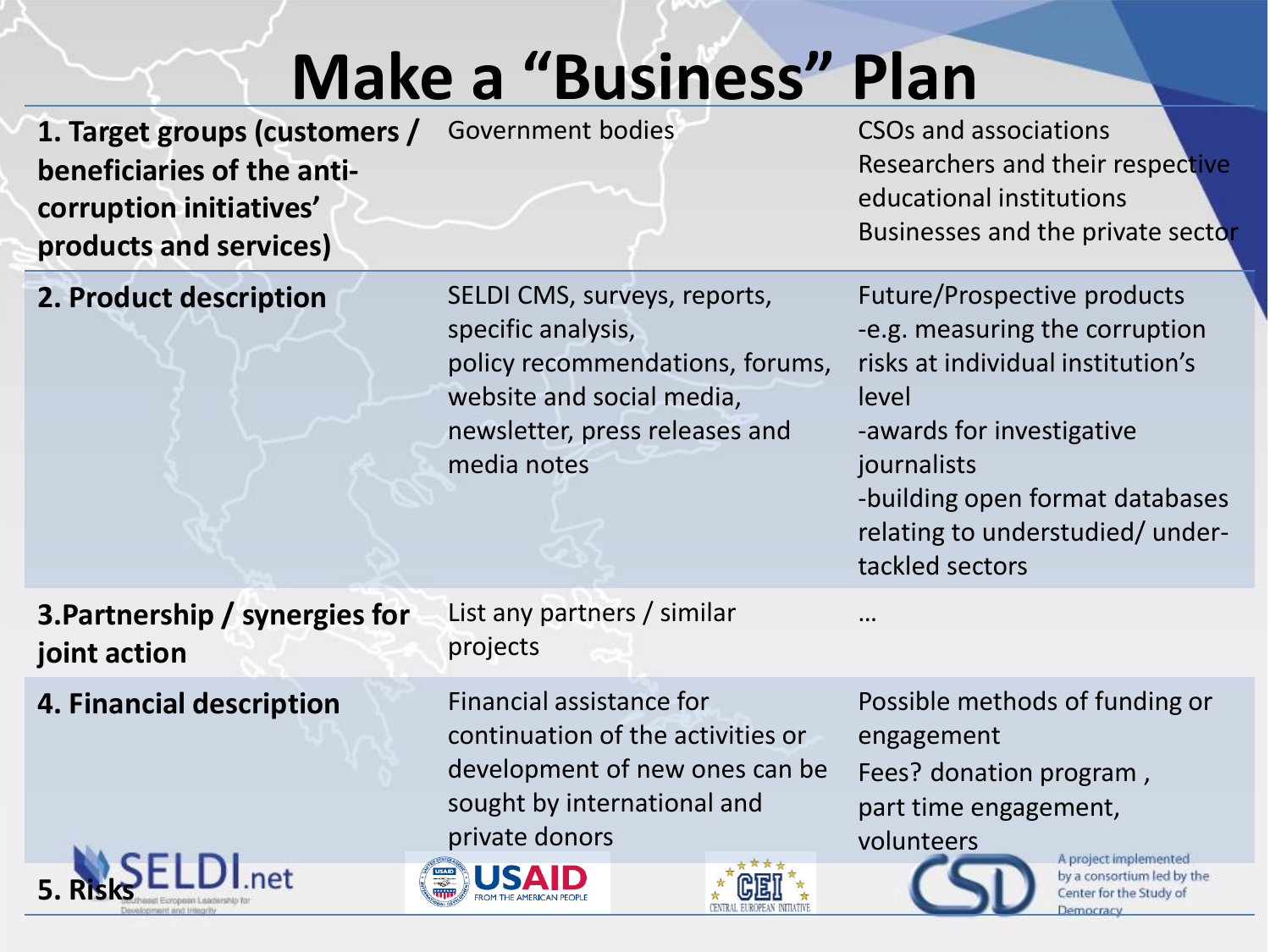### **Match target groups, their interests and needs**

#### **Government bodies**

- •Anti-corruption and prevention of conflict of interest commissions
- Ministries / Agencies
- The judiciary and prosecution
- Financial Supervision Commissions and Protection of Competition Commissions
- Tax, revenue, labour, health, energy, water and other inspectorates
- Financial police

#### **CSOs and associations, including**

- Community-serving foundations; think-tanks or policy institutes; charitable organizations; environmental, vulnerable groups protection
- Member-serving Business, sports, etc.
- •Defined by geographical coverage

#### **Researchers and their respective educational institutions**

#### **Businesses and the private sector**

#### **The media**







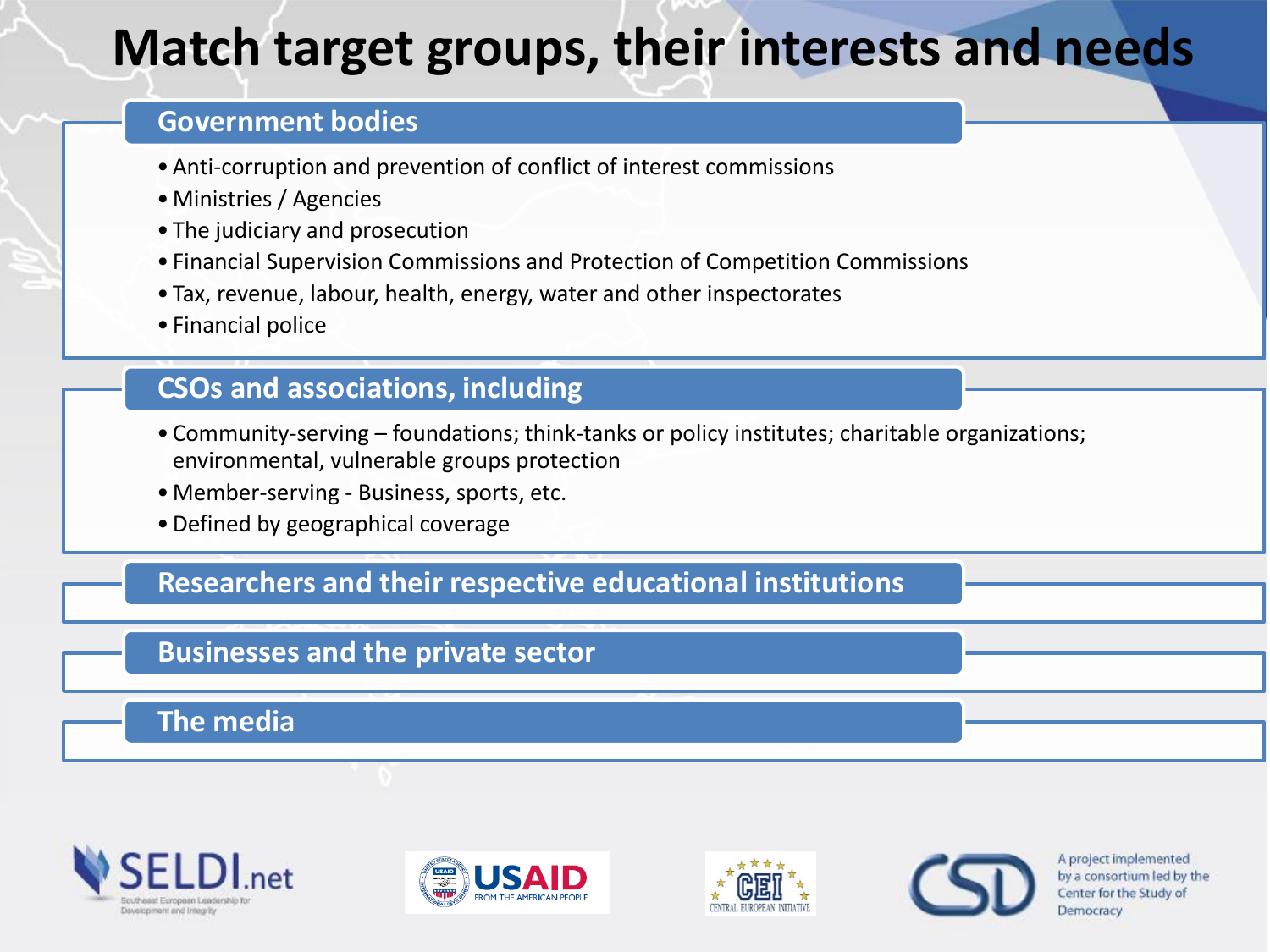### **Possible future activities**

- measuring the corruption risks at individual institution's level
- custom made corruption risk analyses
- corruption media monitoring
- consultancy and support to grassroot CSOs for preparation of project applications
- access to statistical databases, including the SELDI corruption survey data
- anti-corruption manuals and handbooks (developed in-house, or adopted from partners' initiatives and translated into local language)
- update and reprint the partners' or external materials
- corruption proofing of legislation
- collaboration with, and/or awards for investigative journalists
- building open format databases relating to understudied/ undertackled sectors (IT, energy, etc.)
- hotline / forwarding corruption cases to the authorities







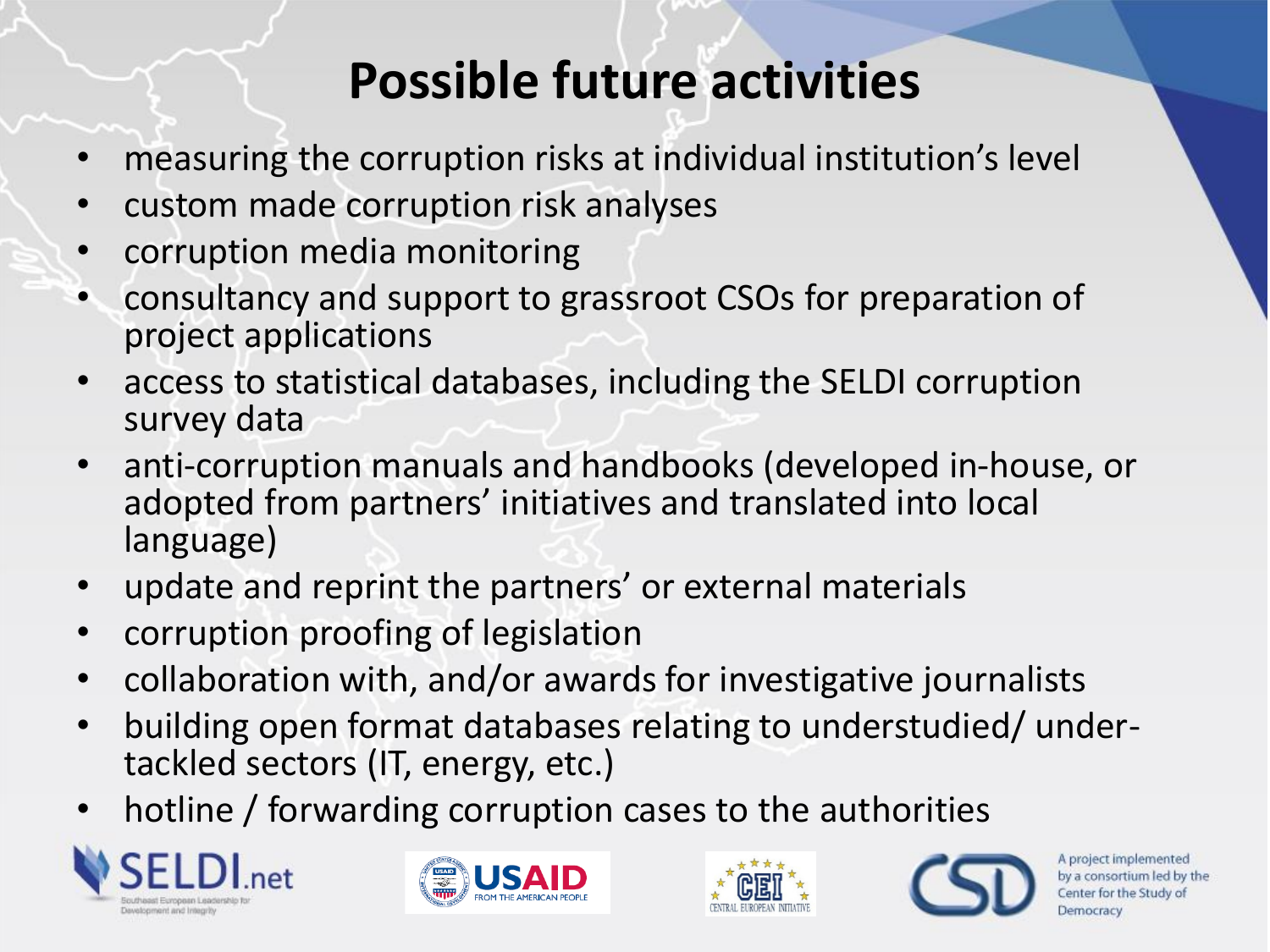







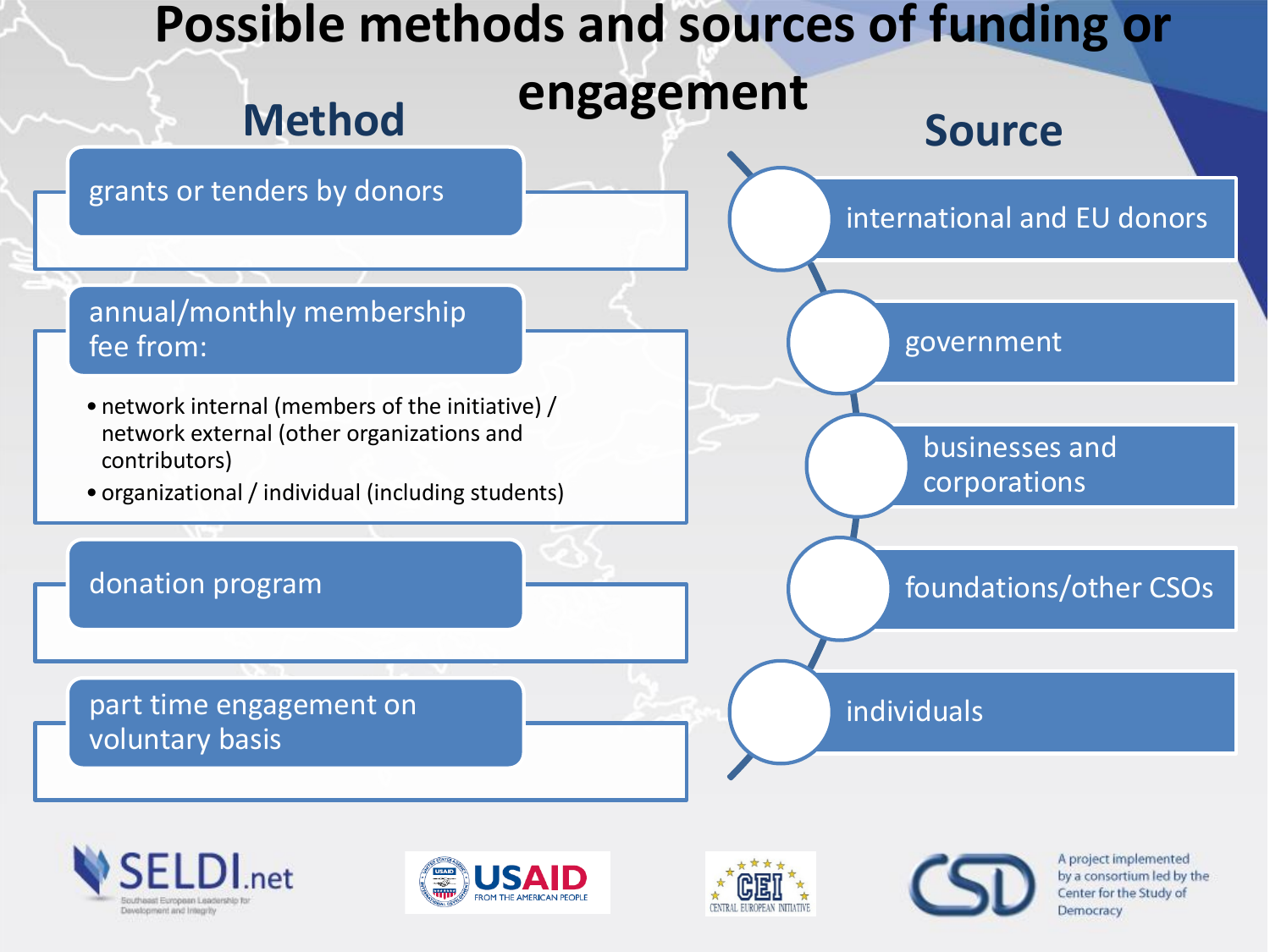

lack of private sector financial capacity

lack of private donations tradition in the poorest region in Europe

political antagonism, deterring donations and other forms of support

civil society and media capture (government friendly media and CSOs)

fear of consequences and usage of the findings for political purposes

low capacity to mobilize and train human resources

lack of information (access to databases or policy documents)